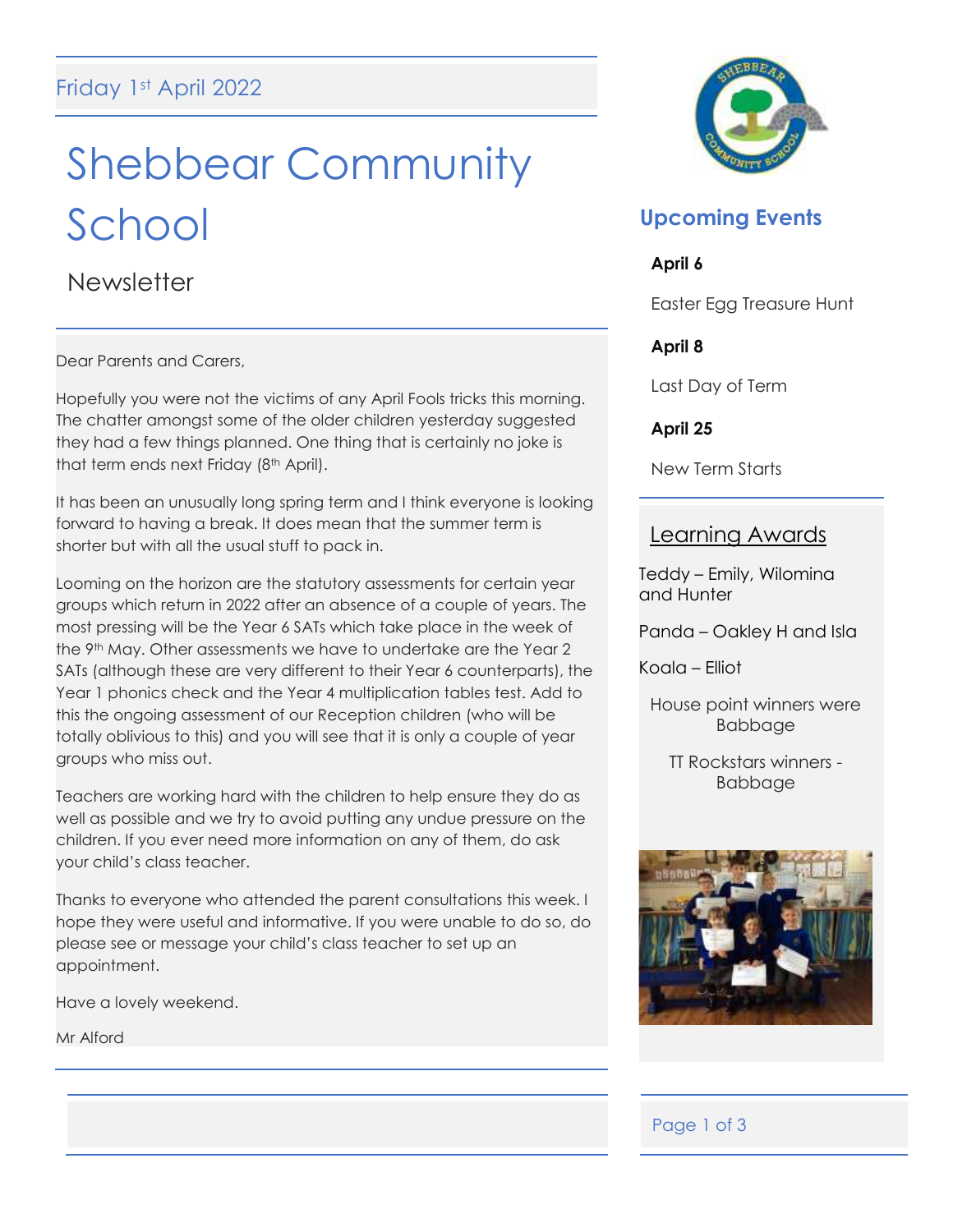## Other news this week

**Bodmin Trip:** The children in Koala and Panda classes enjoyed a trip down to Bodmin on Wednesday. The Koala pupils visited Bodmin jail. This related to their history topic on Crime and Punishment and they enjoyed hearing about the history of the jail and some of the rather grizzly punishments meeted out to prisnors in the past. Meanwhile, Panda children enjoyed a steam train ride as part of their learning about the history of rail travel. The section they rode on is I'm told the steepest stretch of railway in England.

Both classes had a great day out and their behaviour throughout was excellent. Not to miss out completely, Teddy class (who were the only class who remained here back at the ranch) enjoyed a specially chosen lunch and then had a jubilee themed tea party in the afternoon as part of their topic work on Queens past and present.

**Online Safety:** You may have seen or heard on the news that OFCOM this week published a report on media habits <https://www.bbc.co.uk/news/technology-60854885> . One of the striking findings was how many children (some as young as five) have social media accounts such as Tik Tok or Instagram. Most of these site do have agre restrictions which are normally 13. The main reason for this is because of data protection laws but it is also felt that this is the age when children can use these sites responsibily. Below are a couple of links that I would really urge you to read which give further advice and information about some of these sites and how to best manage the children's use of them.

<https://tinyurl.com/ycxpms2y> [https://saferinternet.org.uk/blog/age](https://saferinternet.org.uk/blog/age-restrictions-on-social-media-services)[restrictions-on-social-media-services](https://saferinternet.org.uk/blog/age-restrictions-on-social-media-services)

**Egg Rolling:** This Shebbear tradition will be taking place next Friday on the last day of term. The children will need to bring in a hard boiled egg to see how can roll it the furthest. As well as prizes for this, there will be a competition for the best decorated egg. These need to be in school by next Thursday for judging.

**Football and Multi Skills Club:** Accompanying this newsletter are letters about clubs starting next term. Football club will be restarting (with a different provider) and will initially be open to pupils in years 4 to 6. After half term, Years R to Y3 will get the chance. In the meantime, a multiskills club will be starting for them after the

## **Useful Links**

### **School Contact Details**

**Tel:** 01409 281220

**Email:** [admin@shebbear](mailto:admin@shebbear-pri.devon.sch.uk)[pri.devon.sch.uk](mailto:admin@shebbear-pri.devon.sch.uk)

#### **Website:**

[http://www.shebbear](http://www.shebbear-pri.devon.sch.uk/)[pri.devon.sch.uk/](http://www.shebbear-pri.devon.sch.uk/)

**Safeguarding:** Any concerns should be reported to Mr Alford who is the Designated Safeguarding Lead. In his absence contact Mrs Gough or Mrs Evans.

#### **Ofsted Parent View:**

[https://parentview.ofsted.gov.uk](https://parentview.ofsted.gov.uk/)

#### **Up-coming Term Dates:**

The last day of term is Friday 8th April.

Summer term starts on Monday 25<sup>th</sup> April

May Bank Holiday is on Monday 2<sup>nd</sup> May

Half term is the week commencing 30th May

The school is closed for a nonpupil day and the extra day for the Queen's Jubilee on Monday 20<sup>th</sup> and Tuesday 21st June

The last day of the summer term is Friday 22<sup>nd</sup> July

#### Page 2 of 3